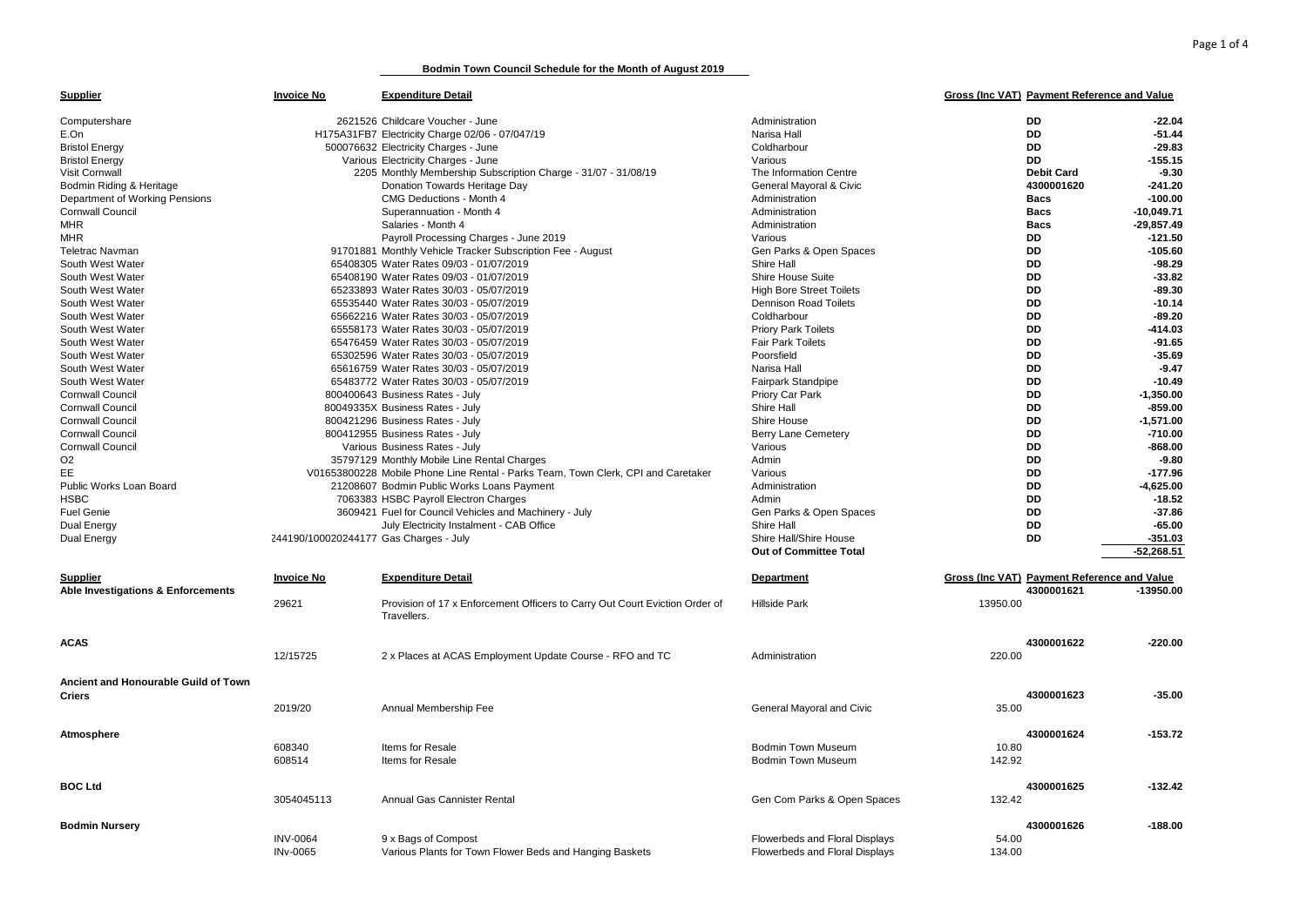| <b>Brandon Hire</b>                           | 6848182<br>6961853               | 1 x Pair of Protective Gloves and 1 x 9" Cutting Disc<br>Hire of Dehumidifier 01/07 - 10/07/19                       | Gen Com Parks & Open Spaces<br><b>Bodmin Town Museum</b>                                                 | 4300001627<br>58.44<br>155.38            | $-213.82$  |
|-----------------------------------------------|----------------------------------|----------------------------------------------------------------------------------------------------------------------|----------------------------------------------------------------------------------------------------------|------------------------------------------|------------|
| <b>John Brady Agencies</b>                    | 111173                           | Items for Resale                                                                                                     | <b>Bodmin Town Museum</b>                                                                                | 4300001628<br>102.82                     | $-102.82$  |
| <b>British Museum Great Court Ltd</b>         | 20003421                         | Post Medieval Silver-Gilt Dress Hook Treasure Find                                                                   | <b>Bodmin Town Museum</b>                                                                                | 4300001629<br>27.50                      | $-27.50$   |
| <b>City Electrical Factors Ltd</b>            | BOD249393                        | 300 x Zipp Ties 3.7mm x 7.5mm                                                                                        | Fair Park                                                                                                | 4300001630<br>24.30                      | $-24.30$   |
| <b>Classic Fire Ltd</b>                       | 27248                            | Replacement of 2 x Faulty Smoke Detectors and 3 x Emergency Lights                                                   | Health & Safety                                                                                          | 4300001631<br>409.15                     | $-409.15$  |
| <b>Cornwall Association of Local Councils</b> | 1920-239                         | Onsite Chairmanship Training Course for Councillors - 15/04/19                                                       | <b>Members Expenses</b>                                                                                  | 4300001632<br>359.16                     | $-359.16$  |
| <b>Cornish Times Ltd</b>                      | 159101                           | Advertising in Summer Visitor Guide                                                                                  | <b>Bodmin Town Museum</b>                                                                                | 4300001633<br>60.00                      | -60.00     |
| <b>Cormac Solutions Ltd</b>                   | IN088451<br>IN088450<br>IN088449 | Cleaning Contract Services for June<br>Cleaning Contract Services for June<br>Cleaning Contract Services for June    | <b>Priory Public Conveniences</b><br>Higher Bore St Public Conveniences<br>Fair Park Public Conveniences | 4300001634<br>772.76<br>628.31<br>628.31 | $-2029.38$ |
| <b>Cornwall Museums Partnership</b>           | 1348                             | Annual Membership fee for Harwell Disaster Recovery                                                                  | <b>Bodmin Town Museum</b>                                                                                | 4300001635<br>48.00                      | $-48.00$   |
| <b>Core Office Systems</b>                    | 15361                            | 1x Triumph Metrix Oval Meeting Table                                                                                 | Administration                                                                                           | 4300001636<br>438.00                     | $-438.00$  |
| <b>Corserv Ltd</b>                            | IG000321<br>IG000389             | Fuel for Council Vehicles and Machinery 27/05 - 30/06/19<br>Fuel for Council Vehicles and Machinery 01/07 - 28/07/19 | Gen Com Parks & Open Spaces<br>Gen Com Parks & Open Spaces                                               | 4300001637<br>731.02<br>410.80           | $-1141.82$ |
| <b>Countryside Jobs Service</b>               | 19580                            | Advertising of Parks Team Vacancy on Countryside Jobs Website                                                        | Administration                                                                                           | 4300001638<br>90.00                      | -90.00     |
| <b>Duchy Cash Systems Ltd</b>                 | 101959E                          | 2x Box of Till Rolls                                                                                                 | <b>Bodmin Information Centre</b>                                                                         | 4300001639<br>67.20                      | $-67.20$   |
| E.On - Unmetered supplies                     | H176FAE681                       | Street Lighting Electricity Charges - July                                                                           | <b>Fair Park</b>                                                                                         | 4300001640<br>94.70                      | $-94.70$   |
| <b>Golant Fire &amp; Security</b>             | 13912                            | Site Visit and Fire Assessment Report for Independent Hirer Use of Shire House Shire House Complex<br>Suite          |                                                                                                          | 4300001641<br>240.00                     | $-240.00$  |
| <b>Idenna Ltd</b>                             | 2823                             | PR, Graphics and Photography for Bodmin Vision Launch Event                                                          | General Mayoral & Civic                                                                                  | 4300001642<br>496.80                     | $-496.80$  |
| Jewson Limited                                |                                  |                                                                                                                      |                                                                                                          |                                          |            |
|                                               | 3630/00130590                    | 1 x Roll of Green Sandpaper                                                                                          | Gen Com Parks & Open Spaces                                                                              | 4300001643<br>20.41                      | $-20.41$   |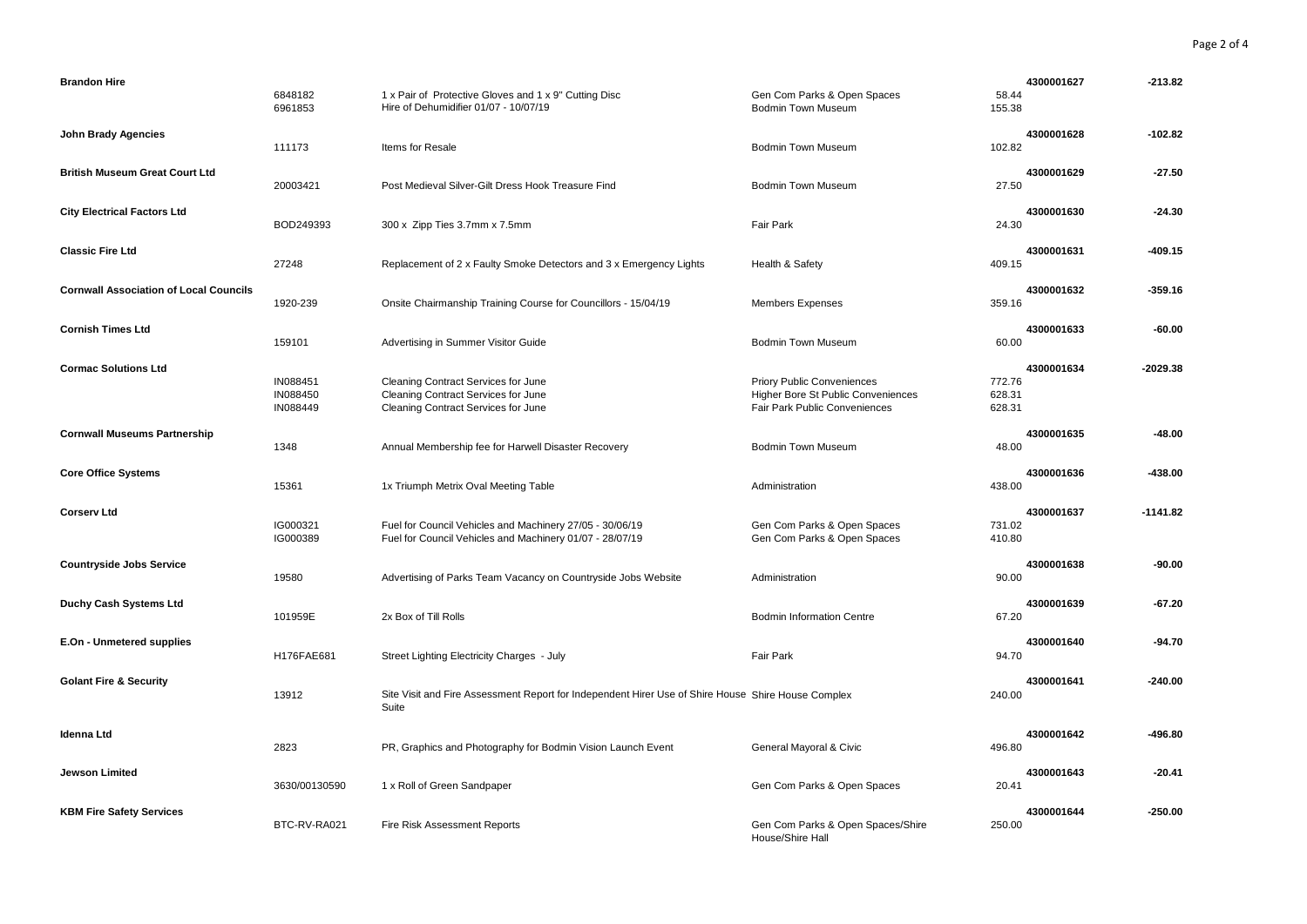| <b>Kernow Training Ltd</b>                | KTL002942                                                                    | 1 x Place on Abrasive Wheels Training Course - Craftsman                                                                                                                                                                                                                                                                                                                                       | Gen Com Parks & Open Spaces                                                                                                                                    | 4300001645<br>115.00                                                                | $-115.00$  |
|-------------------------------------------|------------------------------------------------------------------------------|------------------------------------------------------------------------------------------------------------------------------------------------------------------------------------------------------------------------------------------------------------------------------------------------------------------------------------------------------------------------------------------------|----------------------------------------------------------------------------------------------------------------------------------------------------------------|-------------------------------------------------------------------------------------|------------|
| <b>Kestrel Guards</b>                     | 284509<br>284625<br>284808<br>284860<br>285277<br>285214<br>285575<br>285587 | Guard Patrols 12 & 13/07/19<br>Guard Cover for Room Booking - Bingo 12/07/19<br>Guard Patrols 19 & 20/07/19<br>Guard Cover for Room Booking - Bingo 19/07/19<br>Guard Cover for Room Booking - Bingo 26/07/19<br>Guard Patrols to Cover Fair Visit 23-28/07/19 and Narisa 26 & 27/07/19<br>Guard Cover for Room Booking - Blood Donors 01/08 and Bingo 02/08/19<br>Guard Patrols 02 & 03/08/19 | Narisa Hall<br>Shire House Complex<br>Narisa Hall<br>Shire House Complex<br>Shire House Complex<br>Fair Park/Narisa Hall<br>Shire House Complex<br>Narisa Hall | 4300001646<br>14.40<br>30.00<br>14.40<br>30.00<br>30.00<br>57.60<br>112.80<br>14.40 | $-303.60$  |
| H & V Lewis                               | 712                                                                          | Items for Resale                                                                                                                                                                                                                                                                                                                                                                               | <b>Bodmin Information Centre</b>                                                                                                                               | 4300001647<br>42.43                                                                 | $-42.43$   |
| Lockshop Warehouse Ltd                    | LSW10000007603                                                               | 36 x 65/50 and 12 x 158/65 Keyed Alike Padlocks                                                                                                                                                                                                                                                                                                                                                | Gen Com Parks & Open Spaces                                                                                                                                    | 4300001648<br>561.96                                                                | $-561.96$  |
| <b>Mason Kings</b>                        | 434232                                                                       | 1 x Amazone Groundkeeper Smart Cut GH1350 plus Rear Light Set                                                                                                                                                                                                                                                                                                                                  | Gen Com Parks & Open Spaces                                                                                                                                    | 4300001649<br>8880.00                                                               | $-8880.00$ |
| <b>Memorabilia Pack Company Ltd</b>       | 18168                                                                        | Items for Resale                                                                                                                                                                                                                                                                                                                                                                               | <b>Bodmin Town Museum</b>                                                                                                                                      | 4300001650<br>124.60                                                                | $-124.60$  |
| <b>Microtest</b>                          | 95989<br>96053<br>96070<br>96087                                             | Disposal of Waste IT Equipment<br>Office Phone Line Rental and Broadband Charges 07/08 - 06/09/19<br>18 x Voice Gold Licences 18/07 - 17/09/19<br>Office 365 Licence Renewal                                                                                                                                                                                                                   | Administration<br>Administration<br>Administration<br>Bodmin Town Museum                                                                                       | 4300001651<br>247.50<br>57.59<br>429.84<br>113.76                                   | $-848.69$  |
| <b>Officesmart</b>                        | 73264<br>73179<br>73836<br>74093<br>73913                                    | 10 x Lover Arch Files and 2 x Air Dusters<br><b>Various Stationery</b><br>Various Stationery<br>Various Work Clothing with Embroidered BTC Logo<br>9 x 12 Park A4 Dividers and 50 x Blue Biros                                                                                                                                                                                                 | Administration<br>Administration<br>Administration<br>Gen Com Parks & Open Spaces<br>Administration                                                            | 4300001652<br>24.30<br>59.16<br>35.42<br>953.32<br>15.77                            | $-1087.97$ |
| <b>Premier Polytunnels Ltd</b>            | 18165                                                                        | 30m Thermal Anti Drip Polythene & 78ft Timber Side Rails - Poly Tunnel                                                                                                                                                                                                                                                                                                                         | Poorsfield                                                                                                                                                     | 4300001653<br>652.00                                                                | $-652.00$  |
| <b>Rentokil Specialist Hygiene</b>        | 30074018                                                                     | Clearing and Cleaning of Site Following Traveller Eviction                                                                                                                                                                                                                                                                                                                                     | <b>Hillside Park</b>                                                                                                                                           | 4300001654<br>1226.76                                                               | $-1226.76$ |
| G4S Cash Solutions (UK) Limited           | 2343626                                                                      | Pay & Display Machine Cash Collection Processing Charges - September                                                                                                                                                                                                                                                                                                                           | Priory Car Park                                                                                                                                                | 4300001655<br>465.12                                                                | $-465.12$  |
| <b>SUEZ Recycling and Recovery UK Ltd</b> | 31606642                                                                     | Trade and Recycling Waste Collections - July                                                                                                                                                                                                                                                                                                                                                   | Shire House Complex                                                                                                                                            | 4300001656<br>97.38                                                                 | $-97.38$   |
| <b>South West Loos</b>                    | 39074                                                                        | Hire of Portable Toilet Unit and 3 x Service Visits - July                                                                                                                                                                                                                                                                                                                                     | Poorsfield                                                                                                                                                     | 4300001657<br>79.20                                                                 | $-79.20$   |
| Spot On Supplies Itd                      | 2173829                                                                      | Various Cleaning and Domestic Supplies                                                                                                                                                                                                                                                                                                                                                         | Shire House Complex                                                                                                                                            | 4300001658<br>55.88                                                                 | $-55.88$   |
| <b>Steve Andrews Tyres Ltd</b>            | BO0000083757                                                                 | Supply and Fitting of New Tyre - Fiat Doblo                                                                                                                                                                                                                                                                                                                                                    | Gen Com Parks & Open Spaces                                                                                                                                    | 4300001659<br>66.18                                                                 | $-66.18$   |
| <b>Town End Laundry Services</b>          | 36                                                                           | Washing and Pressing of 28 x Table Cloths                                                                                                                                                                                                                                                                                                                                                      | Shire House Complex                                                                                                                                            | 4300001660<br>46.00                                                                 | $-46.00$   |